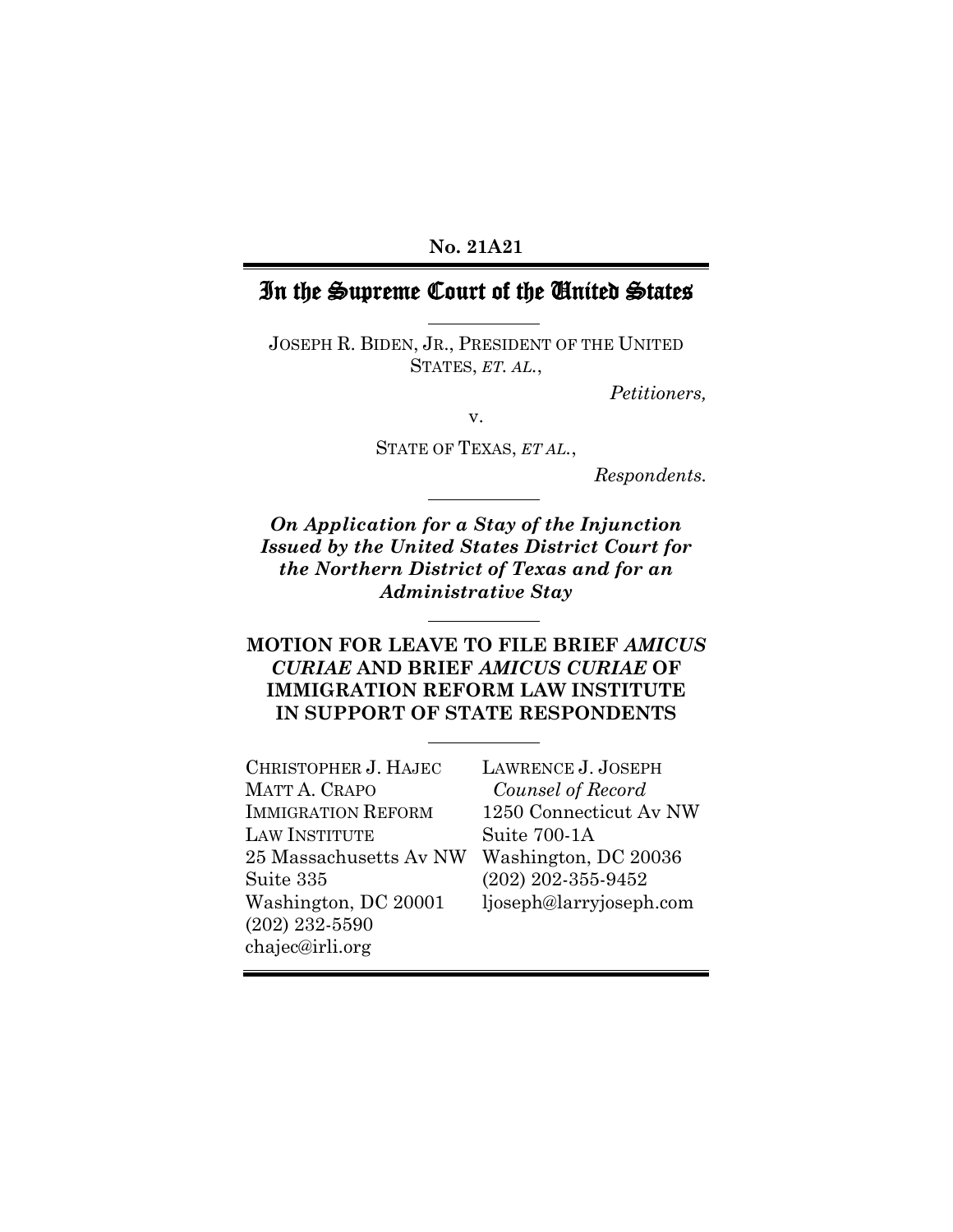# **MOTION FOR LEAVE TO FILE BRIEF**  *AMICUS CURIAE*

Movant Immigration Reform Law Institute ("IRLI") respectfully seeks leave to file the accompanying brief as *amicus curiae* in support of the state respondents' opposition to the stay application filed by the federal applicants.\* The federal applicants affirmatively took no position on IRLI's motion (*i.e.*, they responded but chose not to state a position), and the state respondents consented to its filing.

#### **IDENTITY AND INTERESTS OF MOVANT**

The Immigration Reform Law Institute ("IRLI") is a nonprofit 501(c)(3) public interest law firm dedicated both to litigating immigration-related cases in the interests of United States citizens and to assisting courts in understanding federal immigration law. IRLI has litigated or filed *amicus curiae* briefs in a wide variety of immigration-related cases. For more than twenty years the Board of Immigration Appeals has solicited supplementary briefing, drafted by IRLI staff, from the Federation for American Immigration Reform, of which IRLI is a supporting organization.

#### **REASONS TO GRANT LEAVE TO FILE**

By analogy to this Court's Rule 37.2(b), movant respectfully seeks leave to file the accompanying *amicus curiae* brief in support of the respondents'

Consistent with FED. R. APP. P.  $29(a)(4)(E)$  and this Court's Rule 37.6, counsel for movant and *amicus curiae* authored this motion and brief in whole, and no counsel for a party authored the motion and brief in whole or in part, nor did any person or entity, other than the movant/*amicus* and its counsel, make a monetary contribution to preparation or submission of the motion and brief.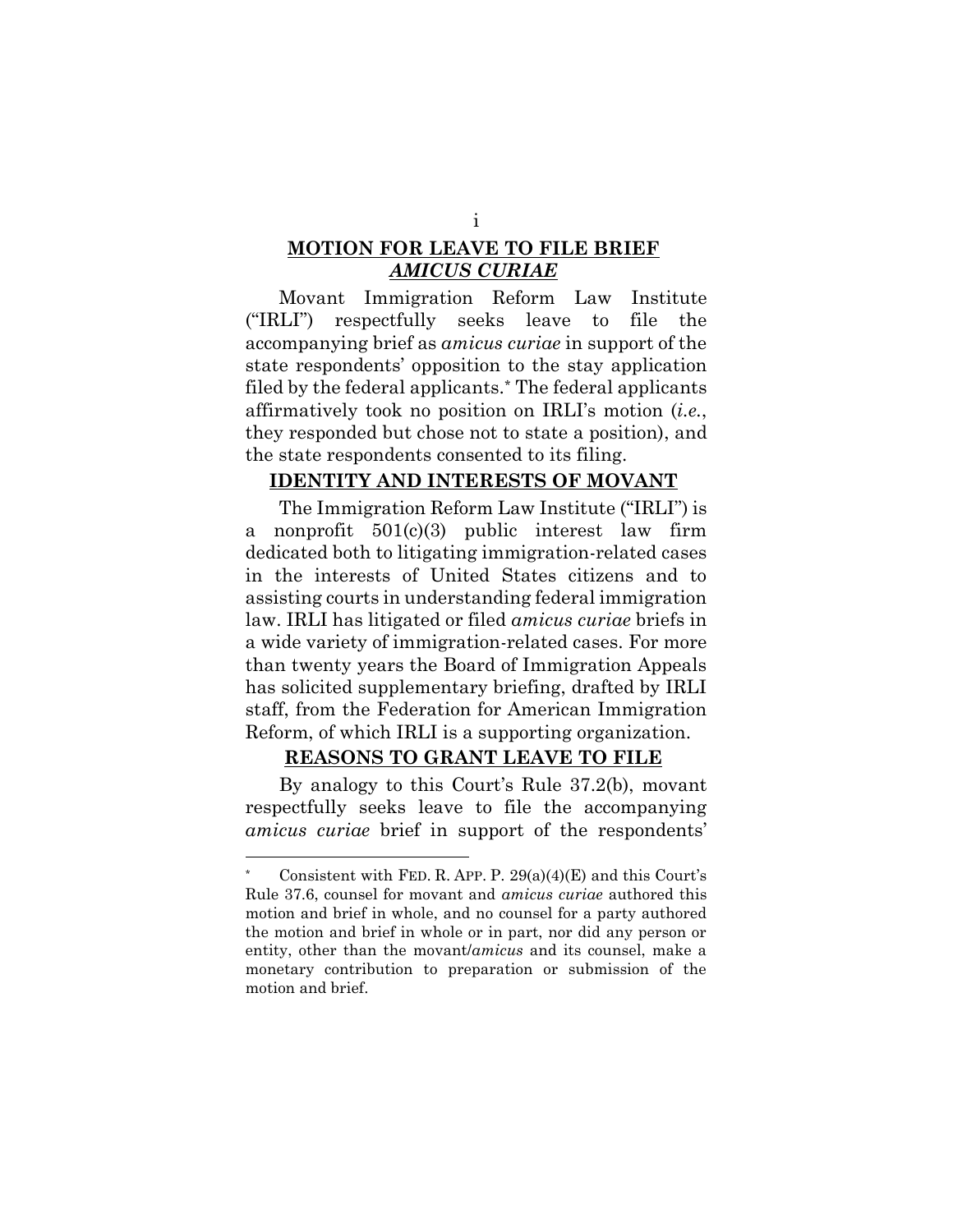opposition to the stay application. Movant respectfully submits that its proffered *amicus* brief brings several relevant matters to the Court's attention, including the narrowness of the exception from judicial review on which the federal applicants seek to rely and the unlawfulness under the Immigration and Nationality Act of the policies that the federal applicants seek to adopt via the unexplained policy shift that they seek to promulgate without either notice-and-comment rulemaking or even a rational explanation.

These issues are all relevant to deciding the stay application, and movant Immigration Reform Law Institute respectfully submits that filing the brief will aid the Court.

| Dated: August 24, 2021    | Respectfully submitted, |
|---------------------------|-------------------------|
| CHRISTOPHER J. HAJEC      | LAWRENCE J. JOSEPH      |
| <b>MATT A. CRAPO</b>      | Counsel of Record       |
| <b>IMMIGRATION REFORM</b> | 1250 Connecticut Av NW  |
| <b>LAW INSTITUTE</b>      | Suite 700-1A            |
| 25 Massachusetts Av NW    | Washington, DC 20036    |
| Suite 335                 | $(202)$ 202-355-9452    |
| Washington, DC 20001      | ljoseph@larryjoseph.com |
| $(202)$ 232-5590          |                         |
| chajec@irli.org           | Counsel for Movant      |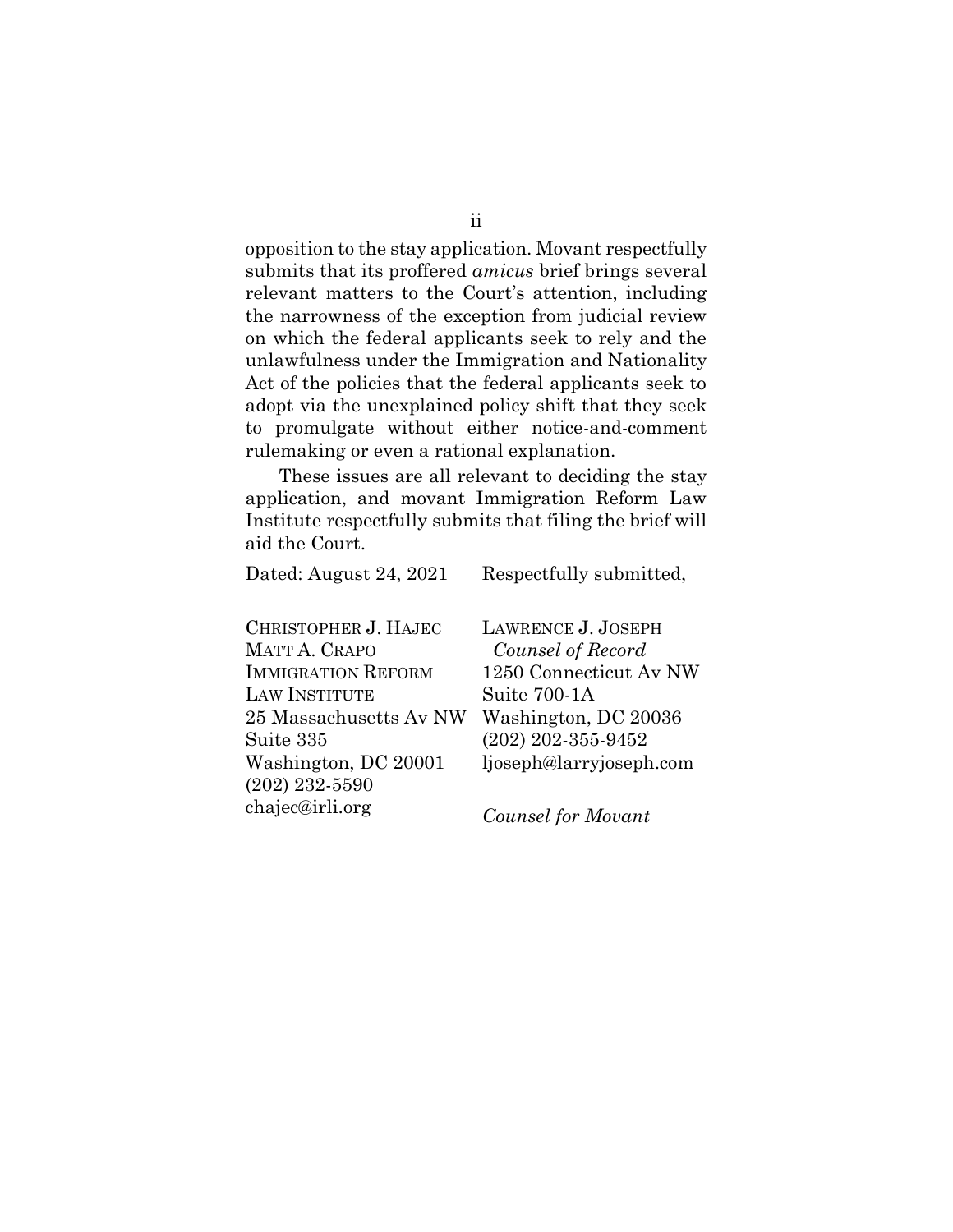# **TABLE OF CONTENTS**

# **Pages**

| Motion for Leave to File Brief Amicus Curiae                  |
|---------------------------------------------------------------|
|                                                               |
|                                                               |
|                                                               |
|                                                               |
|                                                               |
|                                                               |
|                                                               |
|                                                               |
| The Administration fails to show a likelihood<br>$\mathbf{L}$ |
|                                                               |
| II. The Administration fails to show a likelihood             |
| that this Court would overturn the injunction 6               |
| III. Even if the case were close, the balance of              |
| harms would counsel against a stay 10                         |
|                                                               |

iii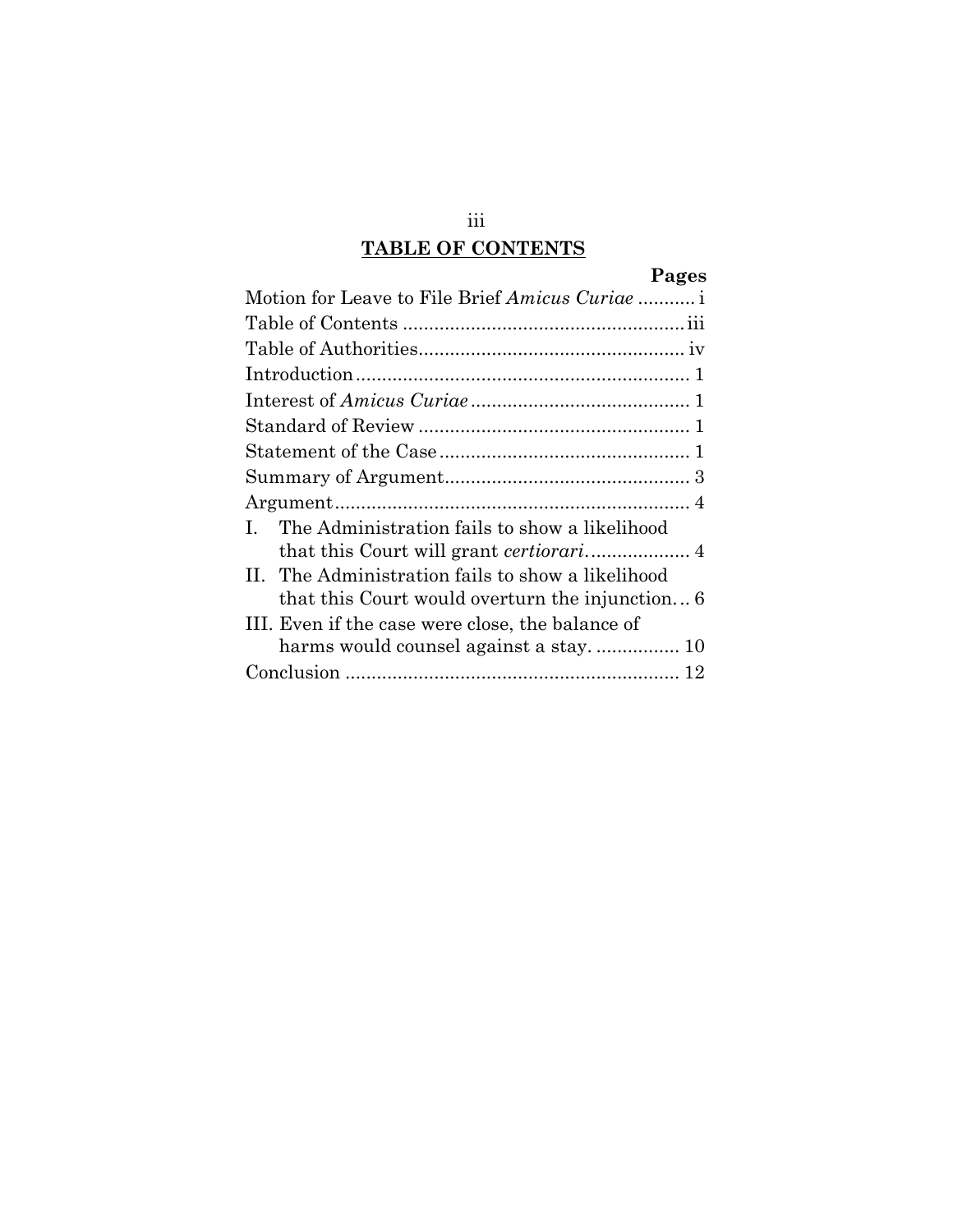# iv **TABLE OF AUTHORITIES**

**Cases**

# *Blatchford v. Native Vill. of Noatak*, 501 U.S. 775 (1991)............................................... 2 *Chrysler Corp. v. Brown*, 441 U.S. 281 (1979)............................................... 6 *Citizens to Pres. Overton Park, Inc. v. Volpe*, 401 U.S. 402 (1971)............................................... 6 *DHS v. Regents of the Univ. of Cal.*, 140 S. Ct. 1891 (2020)........................................... 8 *Ellison v. Connor*, 153 F.3d 247 (5th Cir. 1998)................................. 6 *FCC v. Fox Television Stations, Inc.*, 556 U.S. 502, 515 (2009)....................................... 6 *Hollingsworth v. Perry*, 558 U.S. 183, 190 (2010)................................. 1, 10 *Motor Vehicle Mfrs. Ass'n v. State Farm Mut. Auto. Ins. Co.*, 463 U.S. 29 (1983)...................... 7-8 *Texas v. United States*, 2021 U.S. Dist. LEXIS 156642 (S.D. Tex. Aug. 19, 2021) ................................................................ 3 Texas v. United States, 2021 U.S. Dist. LEXIS 33890 (S.D. Tex. Feb. 23, 2021) ................................................................ 2 **Statutes** Administrative Procedure Act, 5 U.S.C. §§ 551-706............................................... 7 6 U.S.C. § 202 ............................................................. 1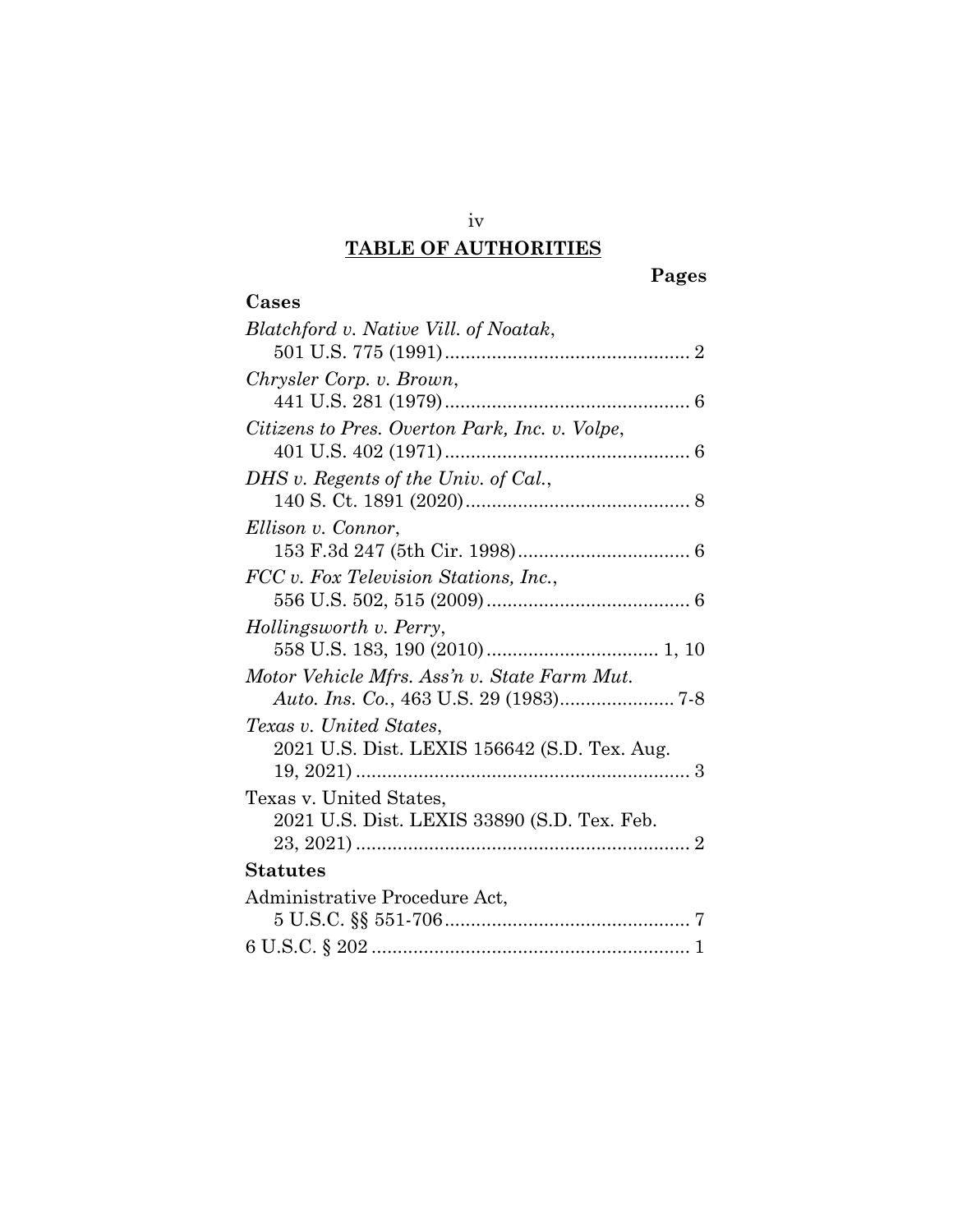| Immigration and Nationality Act,                |
|-------------------------------------------------|
|                                                 |
|                                                 |
|                                                 |
|                                                 |
|                                                 |
|                                                 |
|                                                 |
|                                                 |
|                                                 |
|                                                 |
|                                                 |
|                                                 |
| <b>Rules and Regulations</b>                    |
| Executive Order 13993, 86 Fed. Reg. 7051 (Jan.  |
|                                                 |
| Proclamation 10142, 86 Fed. Reg. 7225 (Jan. 27, |
|                                                 |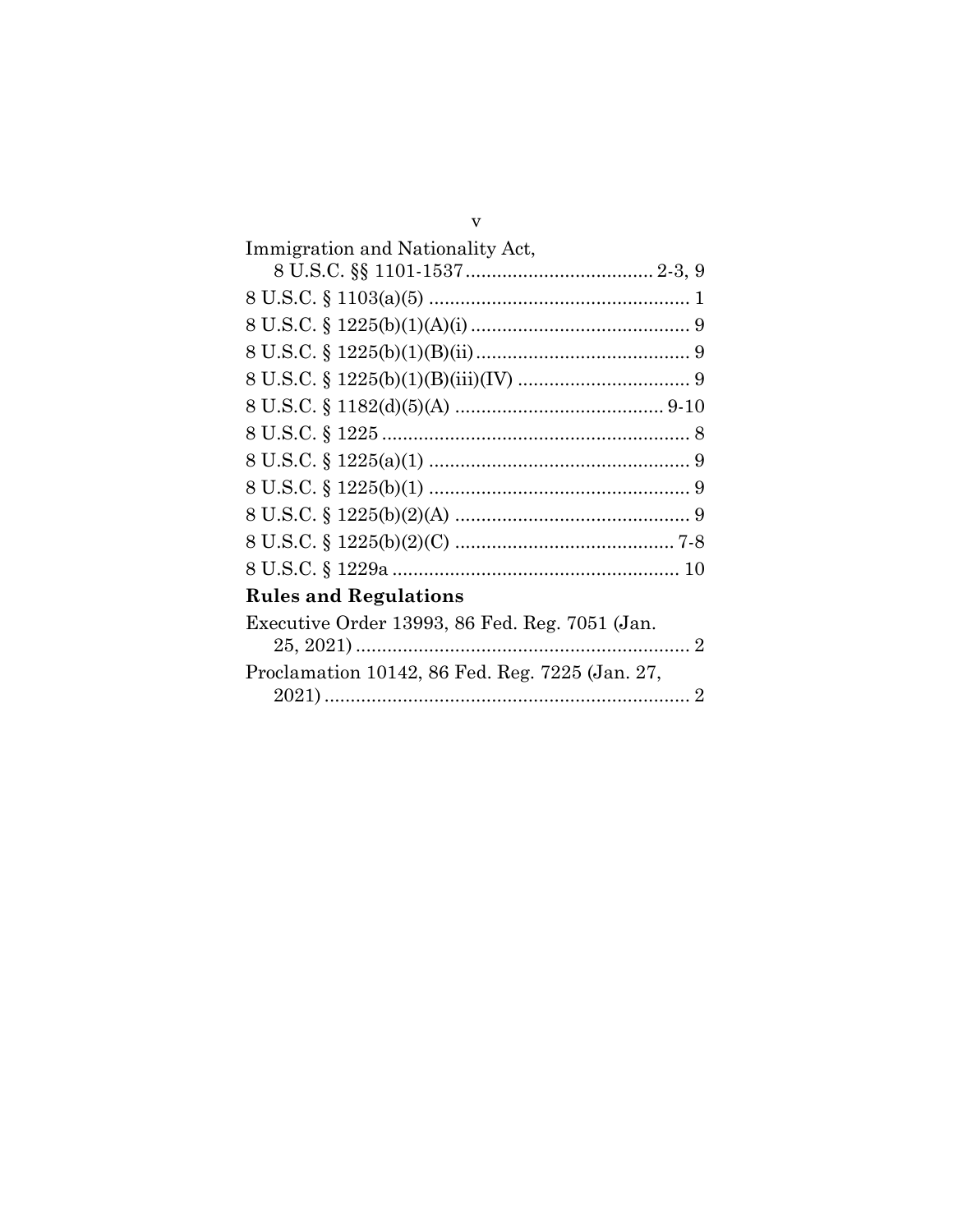#### **INTRODUCTION**

*Amicus Curiae* Immigration Reform Law Institute ("IRLI") respectfully submits that the Court should deny the stay application.

#### **INTEREST OF** *AMICUS CURIAE*

The accompanying motion sets out IRLI's interest in this action.

#### **STANDARD OF REVIEW**

A stay pending the timely filing and ultimate resolution of a petition for a writ of *certiorari* is appropriate when there is "(1) a reasonable probability that four Justices will consider the issue sufficiently meritorious to grant *certiorari*; (2) a fair prospect that a majority of the Court will vote to reverse the judgment below; and (3) a likelihood that irreparable harm will result from the denial of a stay." *Hollingsworth v. Perry*, 558 U.S. 183, 190 (2010). For "close cases," the Court "will balance the equities and weigh the relative harms to the applicant and to the respondent." *Id.*

#### **STATEMENT OF THE CASE**

Congress has charged the Department of Homeland Security ("DHS") with the responsibility of securing the nation's borders against illegal immigration. *See* 6 U.S.C. § 202 ("The [DHS] Secretary shall be responsible for … (2) [s]ecuring the borders, territorial waters, ports, terminals, waterways, and air, land, and sea transportation systems of the United States …."); 8 U.S.C. § 1103(a)(5) (the DHS Secretary "shall have the power and duty to control and guard the boundaries and borders of the United States against the illegal entry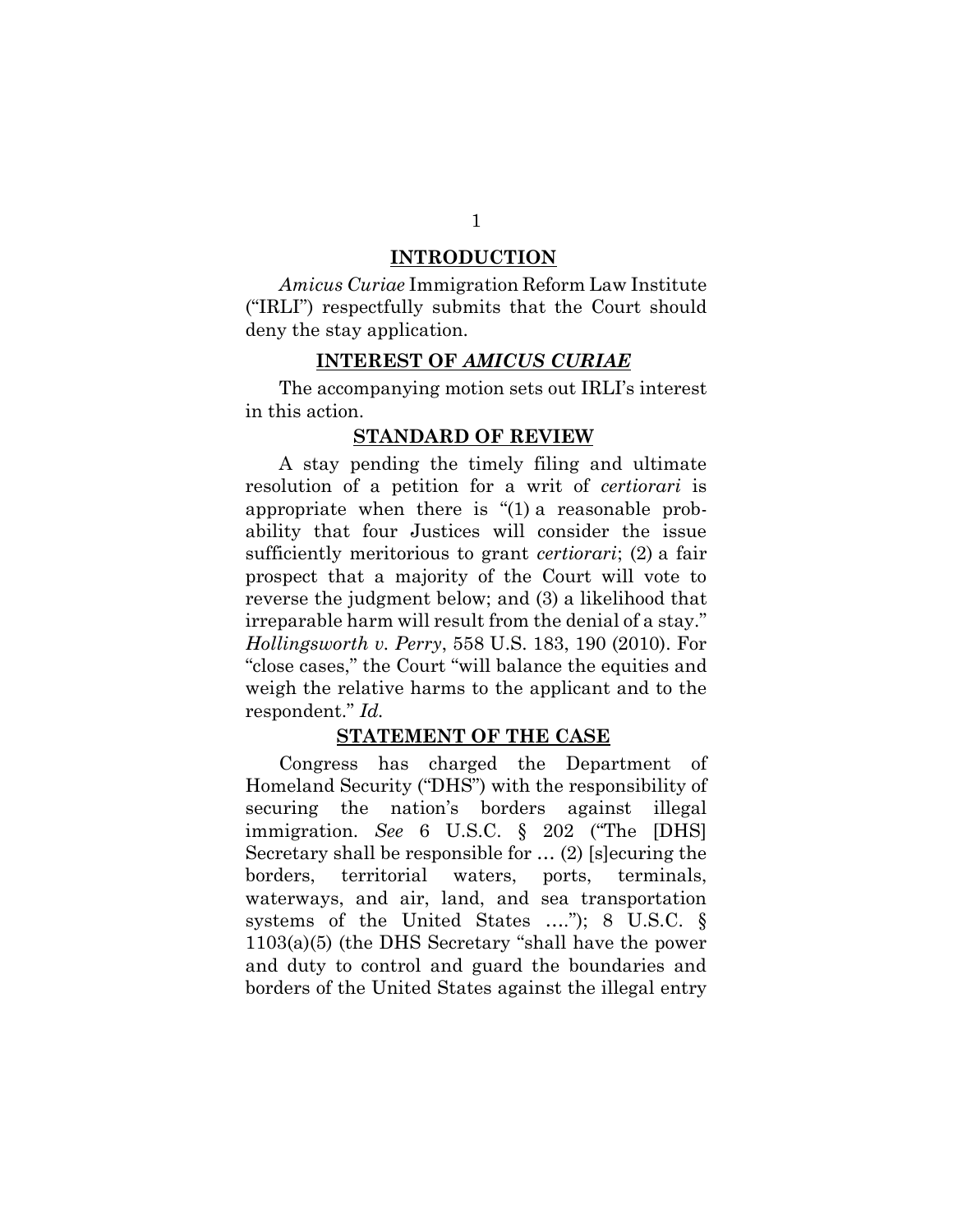of aliens"). In order to meet this responsibility, DHS implemented the Migrant Protection Protocols ("MPP"), also referred to as the "remain in Mexico" policy in January 2019. The MPP proved effective at reducing the number of aliens attempting to cross the southern border, reducing the number of aliens released into the United States, and reducing the number of frivolous asylum claims burdening the immigration system. *See* App. 43a-44a.

But on this administration's first day in office, $\frac{1}{1}$  it immediately began dismantling programs and policies designed to secure the nation's borders and enforce the Immigration and Nationality Act ("INA"). For example, Executive Order 13993, 86 Fed. Reg. 7051 (Jan. 25, 2021), revised immigration enforcement priorities, and Proclamation 10142, 86 Fed. Reg. 7225 (Jan. 27, 2021), terminated border wall construction. DHS also issued a memorandum entitled "Review of and Interim Revision to Civil Immigration Enforcement and Removal Policies and Priorities," in which it announced an immediate 100 day pause of all removals<sup>2</sup> and extremely narrow immigration enforcement priorities consisting of

Although the federal applicants refer to themselves as the "government," the state respondents are also governments, and they "entered the federal system with their sovereignty intact." *Blatchford v. Native Vill. of Noatak*, 501 U.S. 775, 779 (1991). IRLI refers to the applicants as the "Administration."

<sup>2</sup> On January 26, 2021, a district court entered a nationwide temporary restraining order against the 100-day stay of removals, and on February 23, that court converted the TRO into a preliminary injunction. See *Texas v. United States*, 2021 U.S. Dist. LEXIS 33890, \*9, \*147-48, 2021 WL 723856 (S.D. Tex. Feb. 23, 2021).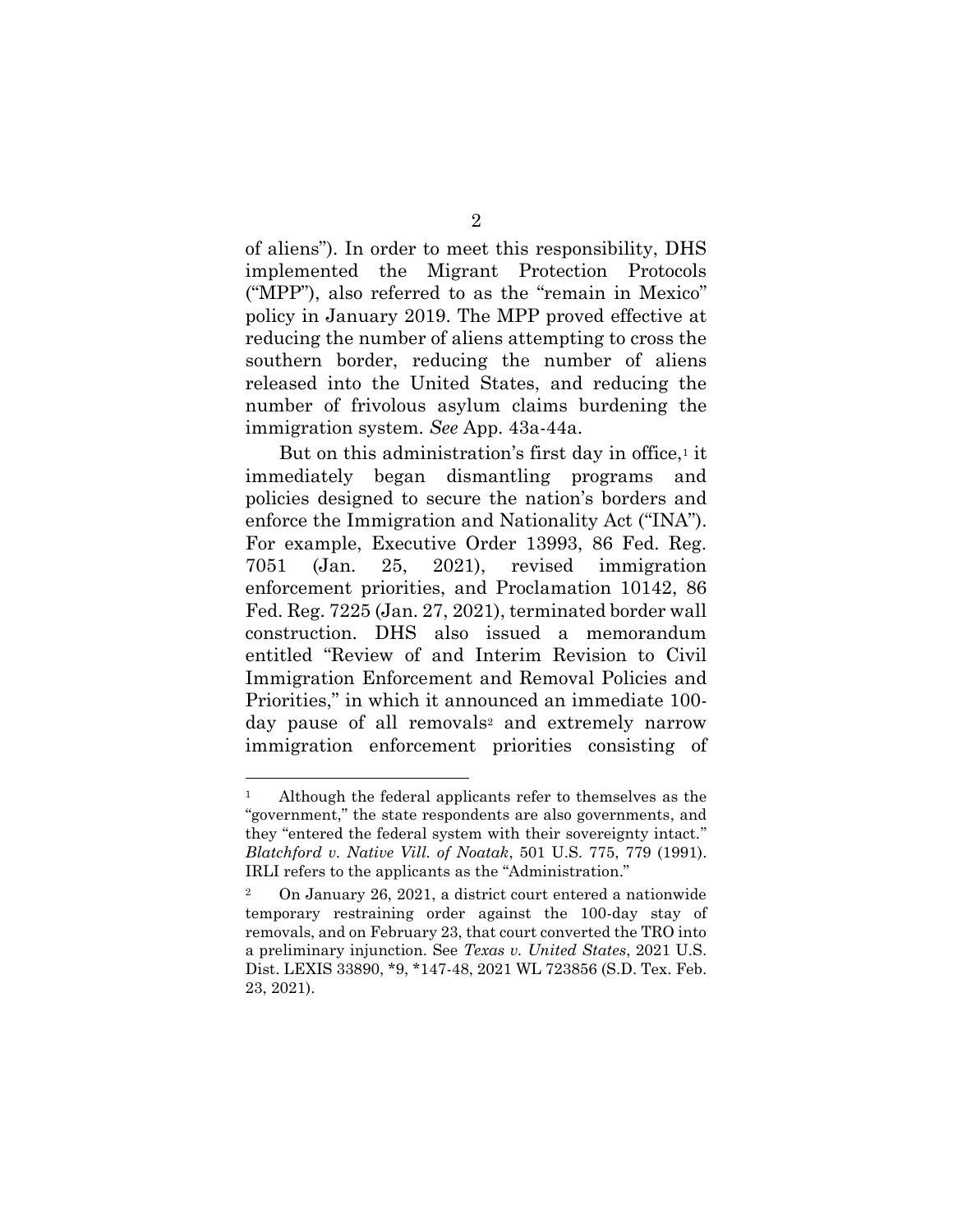recent arrivals, aggravated felons, terrorists, spies, or other national security risks. *See Texas v. United States*, 2021 U.S. Dist. LEXIS 156642, \*18-23 (S.D. Tex. Aug. 19, 2021) (describing DHS's January 20, 2021, enforcement memorandum). Finally, DHS announced the "suspension" of the MPP program. *See* App. 49a.

Collectively, these Administration actions signal to potential border crossers that the Administration is uninterested in securing—or unwilling to secure—our border, and these actions have resulted in the ongoing, record-setting surge of migrants at the southwest border. Indeed, the actions by the Administration reflect a conscious decision to cease effective immigration enforcement policies and to pursue a general policy of non-enforcement. This case arises in the context of the Executive branch's ongoing abdication of its duty to enforce the nation's immigration laws.

#### **SUMMARY OF ARGUMENT**

First, this Court is unlikely to grant *certiorari* in this case because the Administration lacks the right to administer immigration policy inconsistently with the INA, and there is no evidence of foreign-policy issues with Mexico (Section I).

Second, the Administration is unlikely to prevail in reversing the injunction on the merits both because its actions are inconsistent with the INA and because the commitment-to-discretion exception to judicial review is very narrow and agency rules—such as the MPP—can provide the "law to apply" to defeat the exception even if the statute does not (Section II).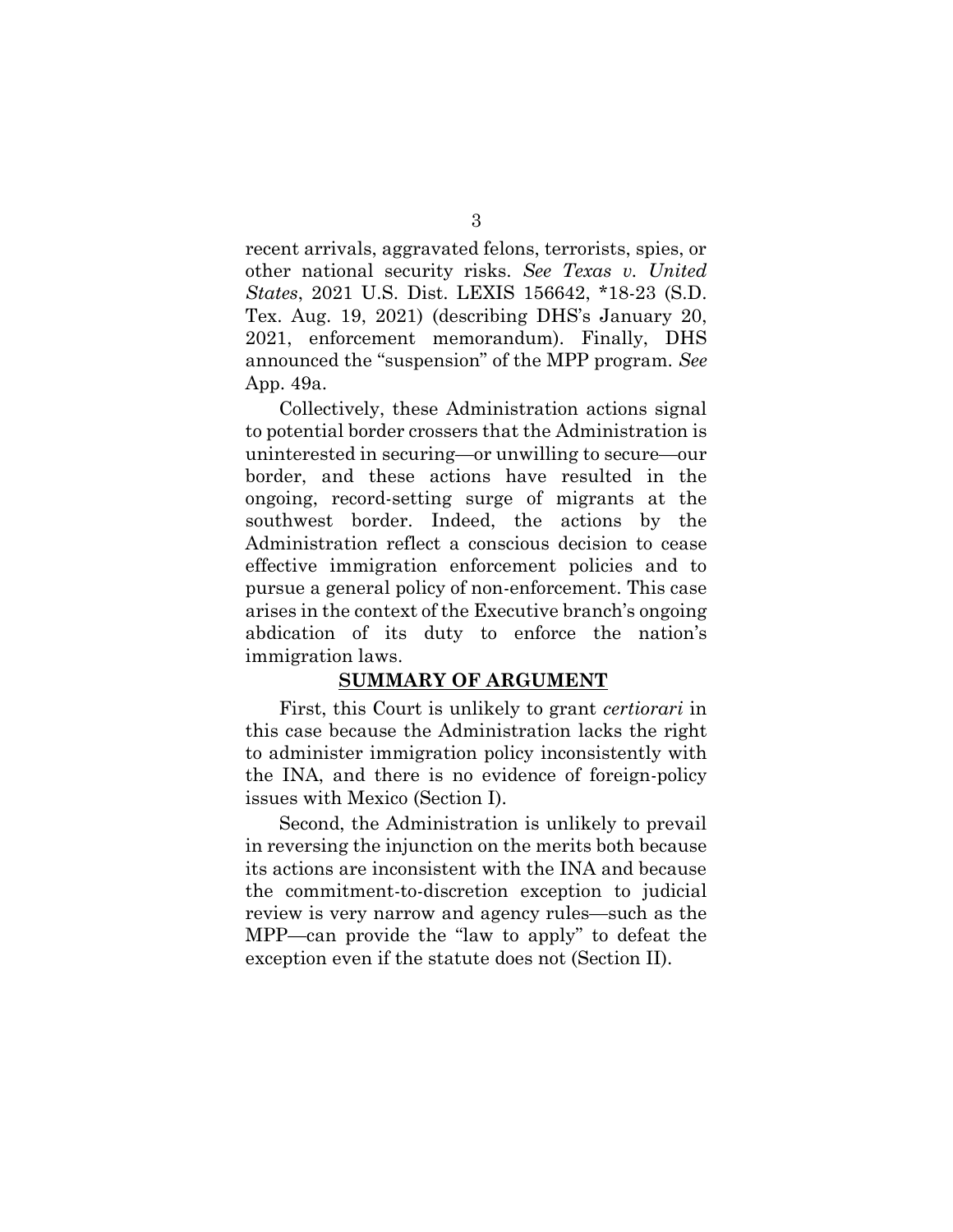Third, the Administration's proffered harm having to comply with the INA—is no harm at all, but any such harm would be outbalanced by the States' harms from the massive influx of illegal aliens prompted by the Administration's lax policies (Section III).

#### **ARGUMENT**

## **I. THE ADMINISTRATION FAILS TO SHOW A LIKELIHOOD THAT THIS COURT WILL GRANT** *CERTIORARI***.**

The Administration argues that there is a reasonable possibility that this Court will grant *certiorari* if the Fifth Circuit Court of Appeals upholds the district court's nationwide injunction because this case raises "numerous issues of exceptional importance." Application for a Stay ("Stay App.") at 13 (citing Sup. Ct. R. 10(a)). None of the Administration's arguments has merit.

First, the Administration suggests that this case raises serious foreign policy concerns inasmuch as the district court's order reflects an attempt to conduct "foreign policy by injunction," requiring the Administration to secure the cooperation of the Government of Mexico in order to reinstate the MPP. Stay App. at 13-14. But as the courts below noted, MPP was initially instituted unilaterally, Mexico has already committed to cooperate with MPP, and the Administration fails to show that Mexico has withdrawn its commitment to cooperate or that it will do so if MPP is reinstated. App. 31a.

Next, the Administration argues that the district court's injunction "dramatically interferes" with DHS's management of border operations in a way that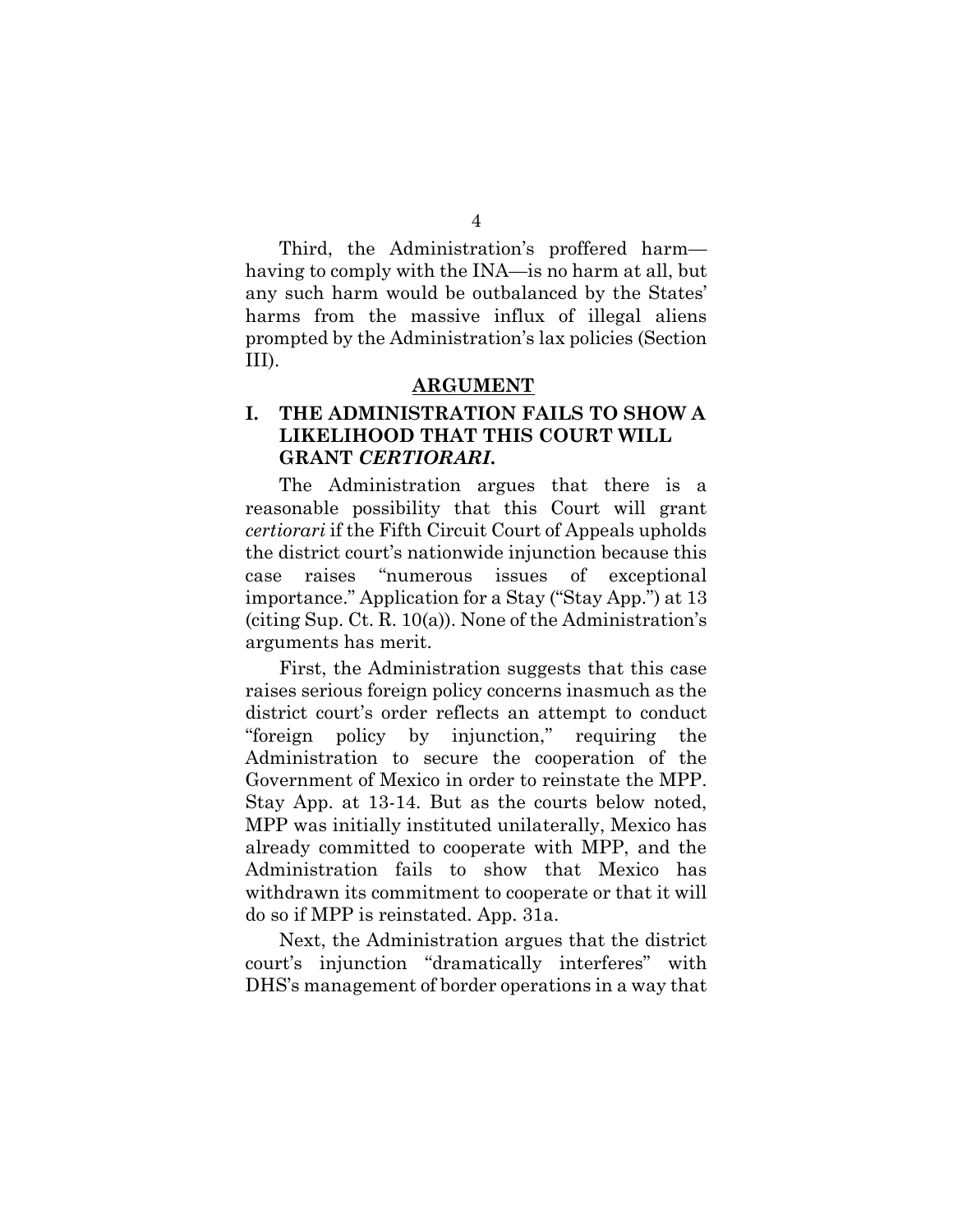is "inconsistent with this Administration's priorities and immigration-enforcement strategies." *Id.* at 14. But the Administration can only set priorities or adopt strategies that are consistent with the laws enacted by Congress. It is Congress's prerogative in the first instance to set immigration-enforcement priorities, mandating certain enforcement actions while merely authorizing others. Here, Congress mandates the detention and removal of certain arriving aliens and, in the alternative, authorizes their return to contiguous territory in lieu of such mandated detention. *See* App. at 76a-77a (describing the relevant statutory provisions). The district court's injunction merely requires the Administration to comply with these mandatory provisions or choose to take the discretionary action. What the injunction prohibits is the Administration's choosing to ignore both of these options. Thus, even if the injunction is "inconsistent with" the Administration's enforcement policies (which seem to be non-enforcement of either option), it merely requires the Administration to comply with *Congress's* enforcement strategies.

Because Congress has "never" appropriated enough funds to detain every alien who crosses the border and because no prior administration has fully complied with the law, the Administration finds it "extraordinary" that the district court concluded that section 1225 leaves the Administration with only "two options" with respect to certain inadmissible "aliens seeking asylum: (1) mandatory detention; or (2) return to a contiguous territory." Stay App. at 14-15. The plain meaning of the statute, however, supports the district court's ruling, and the mere fact that no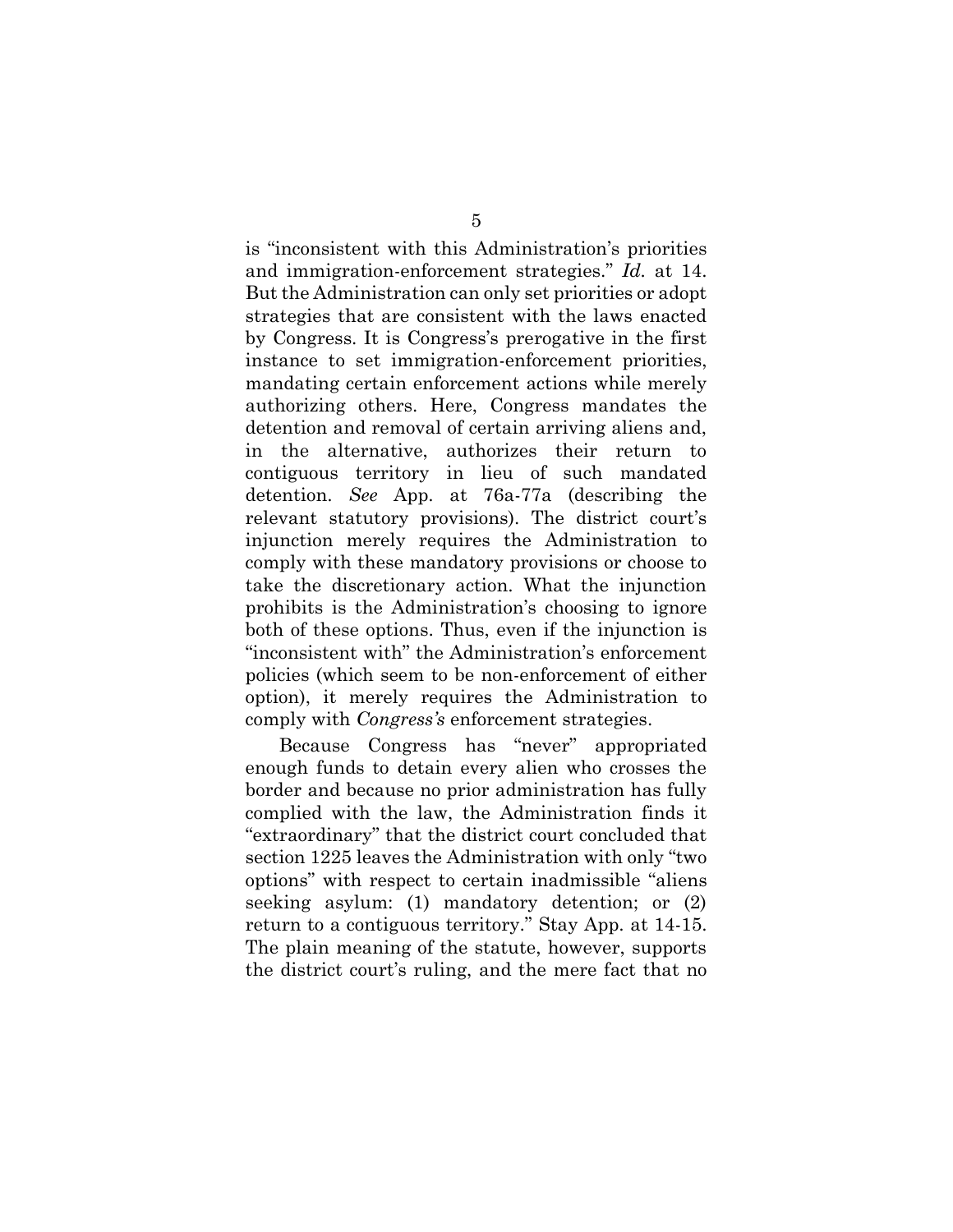prior administration has fully complied with the law does not affect the meaning of the law. And the lack of congressional appropriations for detention costs are inapposite because Congress gave the Executive branch the ability to avoid such costs by returning aliens to a contiguous territory as an alternative to mandatory detention.

## **II. THE ADMINISTRATION FAILS TO SHOW A LIKELIHOOD THAT THIS COURT WOULD OVERTURN THE INJUNCTION.**

The Administration argues that DHS's discretionary determination to return aliens to a contiguous territory pending their removal hearing is unreviewable because it is "committed to agency discretion by law." Stay App. at 17-19 (citing *Lincoln v. Vigil*, 508 U.S. 182, 191 (1993); 5 U.S.C. § 701(a)). "This is a very narrow exception," and "it is applicable in those rare instances where statutes are drawn in such broad terms that in a given case there is no law to apply." *Citizens to Pres. Overton Park, Inc. v. Volpe*, 401 U.S. 402, 410 (1971) (interior quotation marks omitted). Even if a statute provides "no law to apply," moreover, the agency's own regulations can supply that law. *Chrysler Corp. v. Brown*, 441 U.S. 281, 318 & n.48 (1979); *id.* at 301 ("the appropriate inquiry is whether OFCCP's regulations provide the 'authorization by law' required by the statute") (alterations omitted); *accord Ellison v. Connor*, 153 F.3d 247, 251 (5th Cir. 1998) ("agency's own regulations can provide the requisite 'law to apply'") (collecting cases).

So the exception is even more narrow here, where the agency is changing its policy. When an agency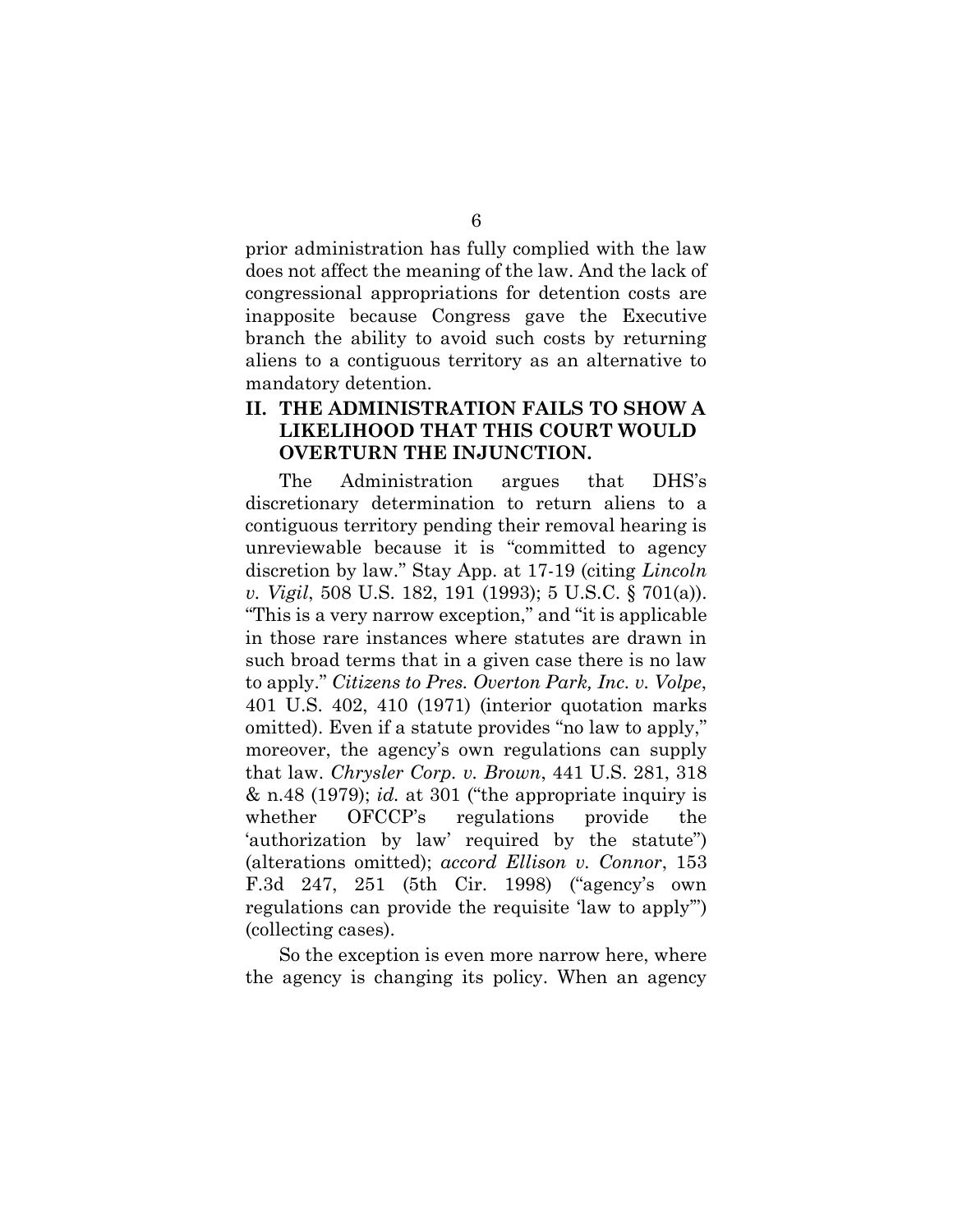changes its existing policy, it "need not always provide a more detailed justification than what would suffice for a new policy created on a blank slate[,]" but it must at least "display awareness that it is changing position" and "show that there are good reasons for the new policy." *FCC v. Fox Television Stations, Inc.*, 556 U.S. 502, 515 (2009) (emphasis deleted).

Here, the statute states that DHS "may return the alien to" a contiguous territory pending his or her removal hearing. 8 U.S.C.  $\S$  1225(b)(2)(C). The Administration contends that this language gives DHS unreviewable discretion to return such aliens. Stay App. at 17-19. The courts below concluded that the alternative mandatory detention standards in section 1225 cabined DHS's discretion under 1225(b)(2)(C). *See* App. at 16a-17a. In other words, DHS could decline to return aliens under (b)(2)(C), but only if it complied with the only statutory alternative, detention of the aliens.

But more importantly, even if the discretion to return aliens to a contiguous territory under  $1225(b)(2)(C)$  were committed to DHS's discretion by law, DHS set forth its own guidelines for how it would exercise that discretion when it initiated the MPP. *See*  App. 18a (describing MPP as a government program replete with rules, procedures, and dedicated infrastructure); AR 151-62 (memoranda establishing MPP describing classes of aliens amenable to the program and noting classes of aliens excepted from the program). Once those guidelines were in place, the Administrative Procedure Act ("APA") requires that DHS give a reasoned explanation for changing its policy. *Motor Vehicle Mfrs. Ass'n v. State Farm Mut.*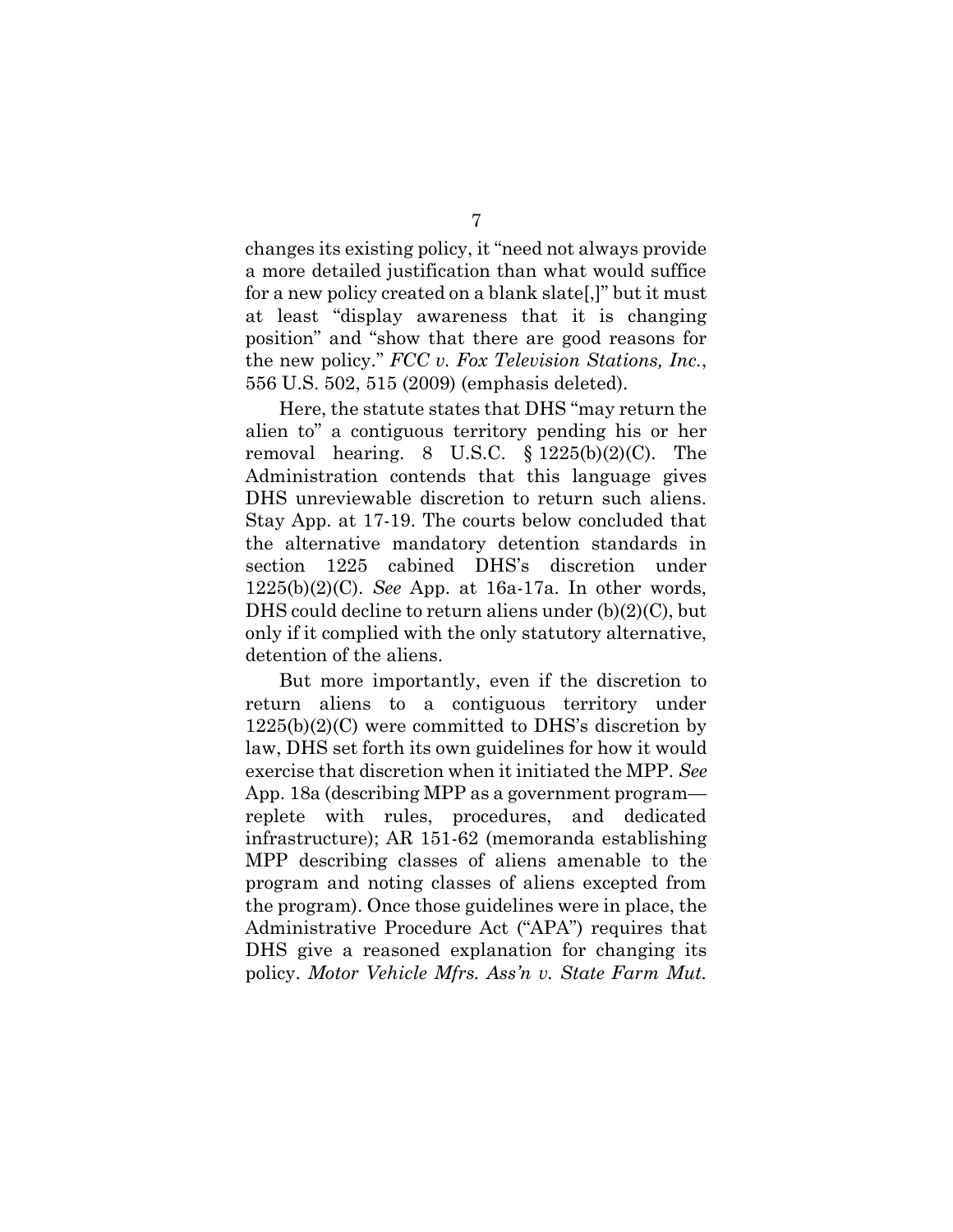*Auto. Ins. Co.*, 463 U.S. 29, 42 (1983) ("[A]n agency changing its course by rescinding a rule is obligated to supply a reasoned analysis for the change beyond that which may be required when an agency does not act in the first instance."). As the court of appeals held, the DHS Secretary failed to consider several relevant factors, including the States' reliance interests in the MPP, DHS's prior factual findings regarding the benefits of the MPP, and alternative policy choices. App. 20a-24a. This Court is unlikely to overturn an agency action that fails to consider such factors.

This Court's decision in *DHS v. Regents of the Univ. of Cal.*, 140 S. Ct. 1891 (2020), is fatal to the Administration's argument that its discretion under section  $1225(b)(2)(C)$  is unreviewable or its reasoning in terminating MPP is sufficient. In *Regents*, this Court acknowledged that the Deferred Action for Childhood Arrivals ("DACA") program was a discretionary program unconstrained by statutory text. *See* 140 S. Ct. at 1910. DACA, like MPP, set forth guidelines for which classes of aliens would be amenable for the program. *See id.* at 1901 (describing the classes of aliens who "warranted" deferred action under DACA). Nevertheless, this Court faulted DHS's action terminating DACA because it failed to consider certain relevant factors, including reliance interests. *See id.* at 1910-12. Because the courts decisions below are consistent with, if not mandated by, *Regents*, it is unlikely that the Court would rule for the Administration on the merits.

The Administration again expresses disbelief that the discretionary MPP program can be tied to the only statutory alternative—mandatory detention. Stay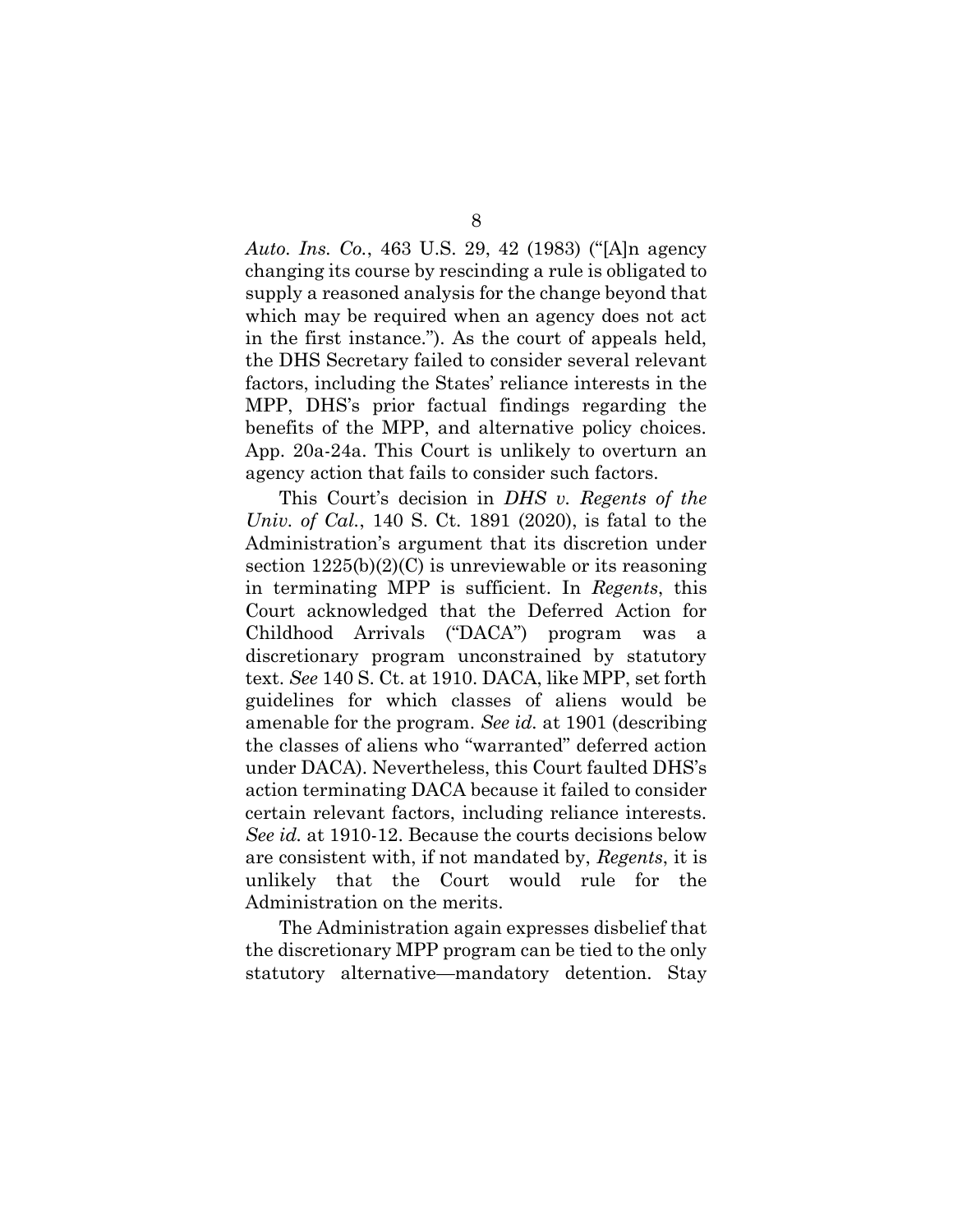App. at 21-22. But reading section 8 U.S.C. § 1225 as a whole makes clear that Congress intended for all inadmissible arriving aliens to be either removed without a hearing, detained pending adjudication of any asylum claim, detained pending a regular removal hearing, or returned to a contiguous territory pending a regular removal hearing.

Section 1225(a)(1) requires that "an alien present in the United States who has not been admitted … shall be deemed for purposes of this chapter an applicant for admission." This designation triggers section  $1225(a)(3)$ , which requires that all applicants for admission "shall be inspected by immigration officers." This in turn triggers section 1225(b), which governs inspection of applicants for admission. Section 1225(b)(1) mandates the expedited removal of aliens who either have no entry documents or attempt to gain admission through misrepresentation. 8 U.S.C. §  $1225(b)(1)(A)(i)$ . If such an alien requests asylum, the statute mandates detention of such an alien pending consideration of an application for asylum. 8 U.S.C. § 1225(b)(1)(B)(ii), (iii)(IV).

Section  $1225(b)(2)(A)$ , which applies to all applicants for admission, mandates that "if the examining immigration officer determines that an alien seeking admission is not clearly and beyond a doubt entitled to be admitted, the alien shall be detained for a proceeding under section 1229a of this title." Section 1229a governs regular removal proceedings before an immigration judge. Tellingly, nowhere does the INA authorize the simple release of illegal aliens into the United States pending removal proceedings. The only potential avenue for release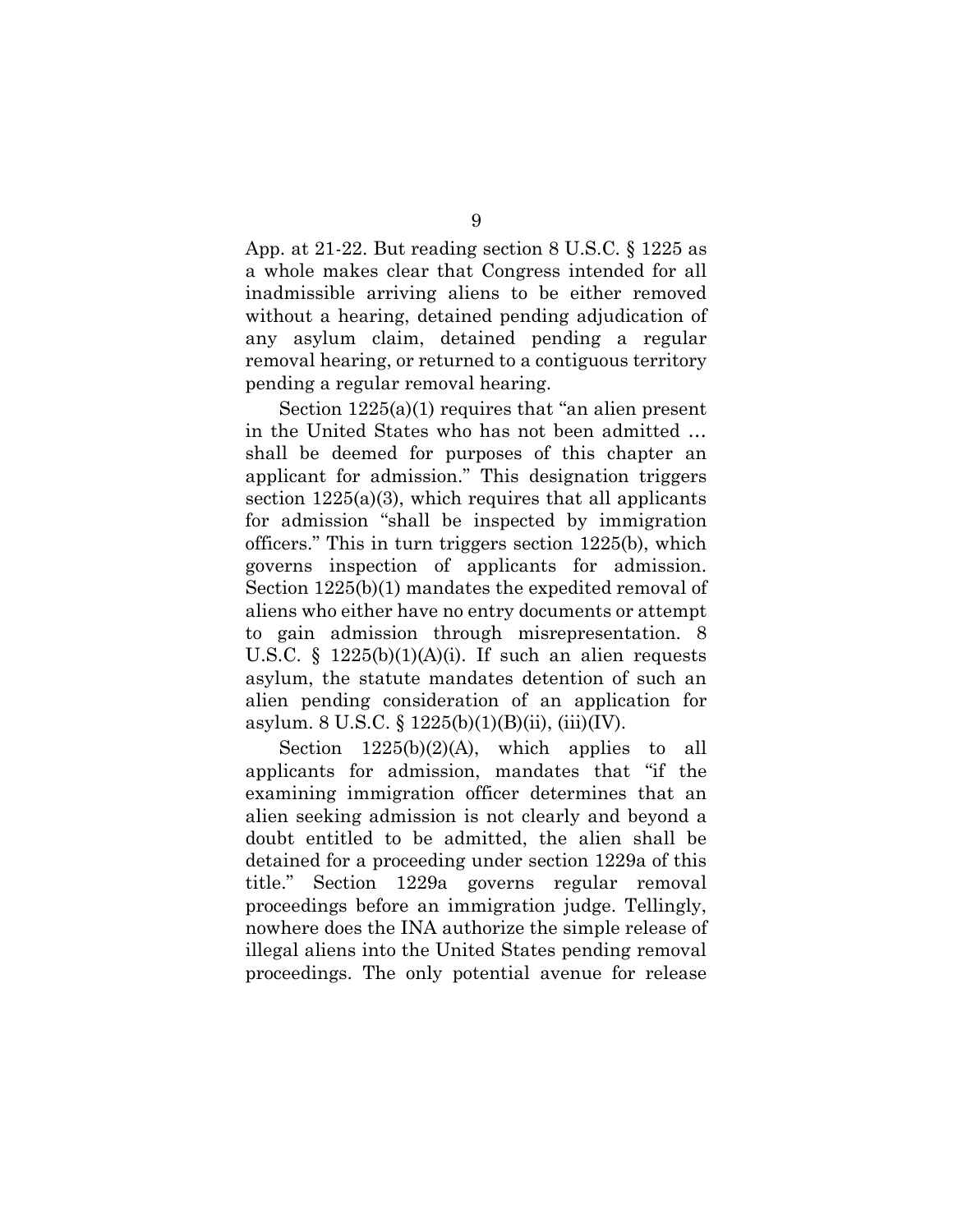into the United States is parole under 8 U.S.C.  $\S 1182(d)(5)(A)$ , which allows DHS to parole aliens into the country only "on a case-by-case basis for urgent humanitarian reasons or significant public benefit." 8 U.S.C. § 1182(d)(5)(A).

## **III. EVEN IF THE CASE WERE CLOSE, THE BALANCE OF HARMS WOULD COUNSEL AGAINST A STAY.**

At the outset, this Court need not consider the harm that the Administration claims because the Administration is unlikely to prevail on the merits. But even if the case were close enough to warrant balancing of harms, *Hollingsworth*, 558 U.S. at 190, the balance of harms counsels against a stay.

The Administration argues that the "denial of a stay will result in serious and irreparable harm to the government," while suggesting that respondents' harms are "entirely speculative" and "insufficient to overcome the government's interests." Stay App. at 35. (internal quotations omitted). The Administration also asserts that the district court's injunction would require that the Administration "immediately negotiate with Mexico to reinstate MPP." *Id.* The Administration's arguments amount to hyperbole.

Although the memorandum terminating MPP discussed the bilateral relationship with Mexico and suggested that "MPP played an outsized role in the Department's engagement with Mexico" over the past two-and-a-half years, nowhere in the memorandum does the Secretary suggest that reinstating the thensuspended MPP would require renegotiation with Mexico. AR 6. Tellingly, Mexico had already agreed to cooperate with respect to the MPP program, and the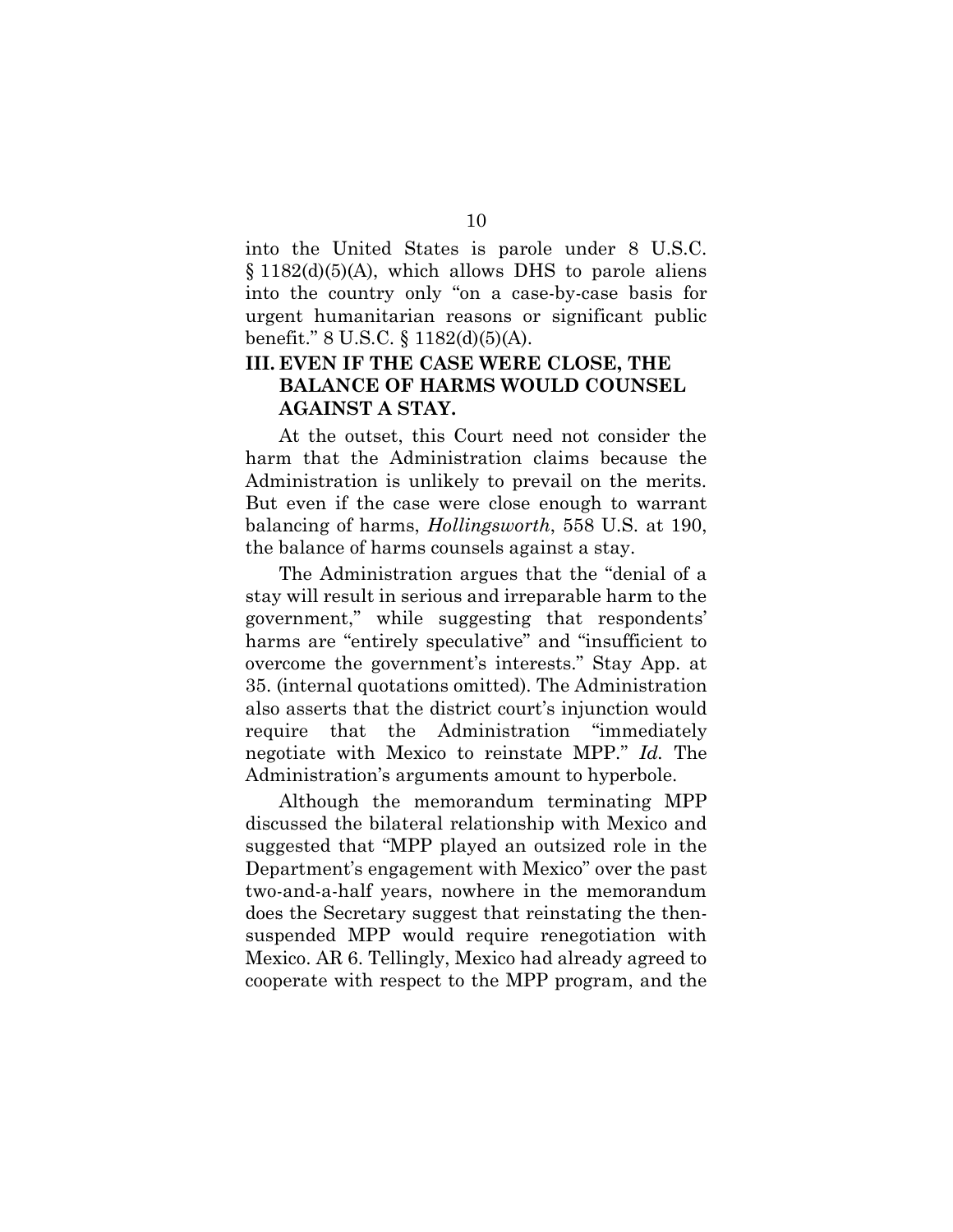Administration points to no evidence that Mexico would no longer honor that agreement. *See* App. 12a (noting that nothing in the record suggests Mexico has since retracted consent to cooperate with DHS with respect to MPP).

The Administration also faults the court of appeals for concluding that the harms to the Administration "do not count" because they are "selfinflicted." Stay App. at 38 (citing App. 29a). According to the Administration, "the court of appeals' argument is hard to take seriously, as it would effectively require the Administration to treat all pending lawsuits as *de facto* injunctions, thereby severely constricting the Executive's statutory and constitutional authority." *Id.* at 39. Yet DHS arbitrarily "suspended" MPP on January 20, 2021, with absolutely no explanation, and only belatedly provided an explanation for the "termination" of MPP after respondents had filed suit and fully briefed a request for a preliminary injunction. Further, as the district court noted, DHS started dismantling the MPP program well before it "terminated" the program on June 1. App. 81a-82a. Avoiding the self-inflicted harms that resulted from these unlawful actions was required by law, not by a pending lawsuit.

Next, the Administration absurdly claims that it is mere "speculation that the rescission of MPP would increase the number of aliens present within the plaintiff States," Stay App. at 39, even though they acknowledge that "tens of thousands" of aliens had been returned to Mexico under MPP during the "short-lived" program. *See* Stay App. at 8; *see also* 43a (noting that more than 55,000 aliens had been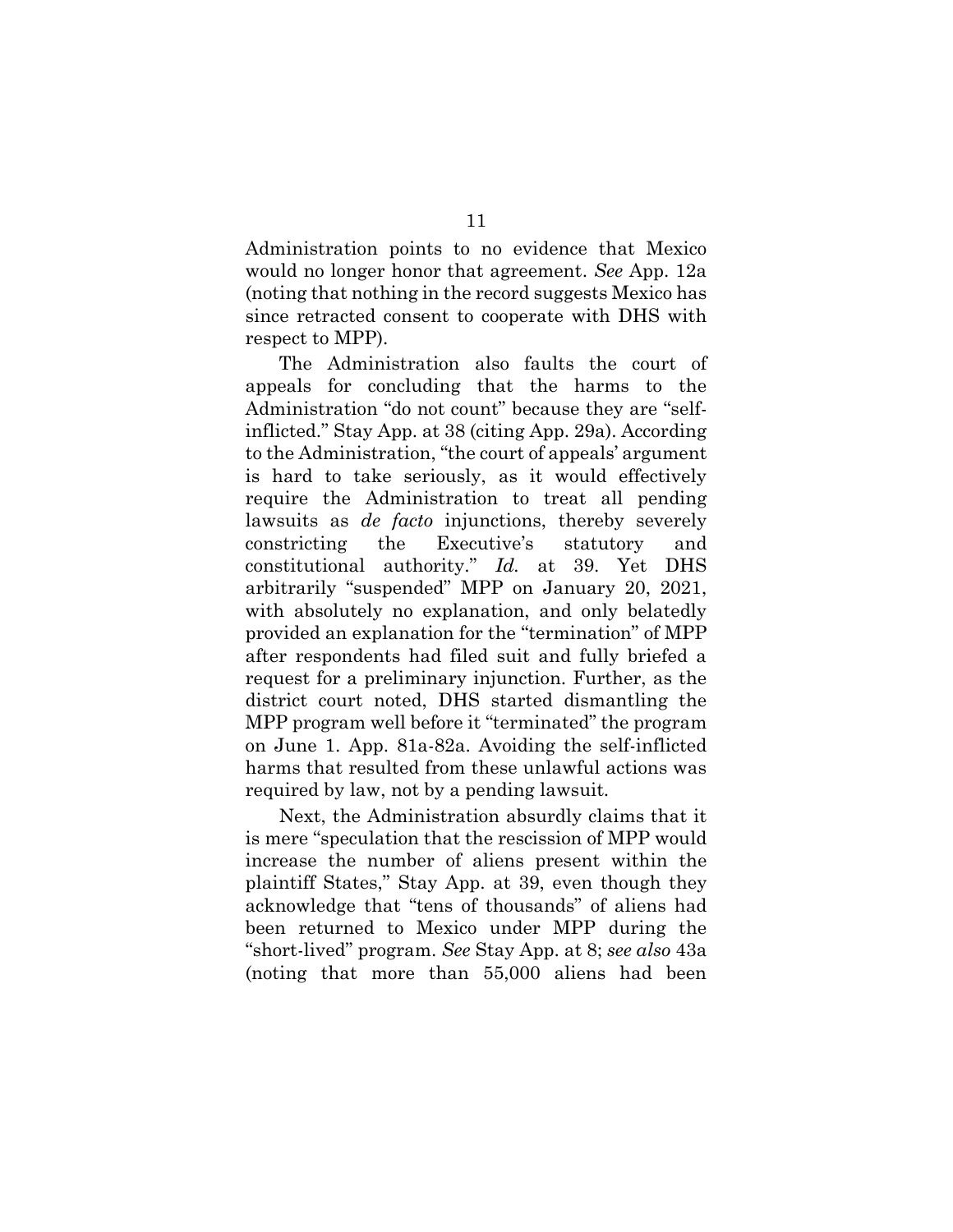returned to Mexico under the MPP between late-January 2019, when the MPP was initiated, and late-October 2019, when DHS issued its assessment of the program). In addition, the current number of aliens crossing the southwest border since the suspension/termination of the MPP is at record levels.

Finally, to the extent the injunction causes the Administration to incur additional detention costs, such detention costs are mandated by statute and should not be weighed against the harm plaintiff States are suffering due to the Administration's nonenforcement policies.

In sum, from its first day in office, the Biden administration has taken almost every step imaginable to minimize immigration enforcement. It "suspended" the MPP, instituted a 100-day "pause" on all removals, and narrowed enforcement priorities to an unacceptable degree (focusing mainly on terrorists, spies, and aggravated felons). As a result, we are witnessing today record-level border crossings that impose costs on America as a whole, but border States in particular. Because the balance of harms weighs against a stay pending appeal and *certiorari*, the Court should deny the application.

## **CONCLUSION**

This Court should deny the Administration's stay application.